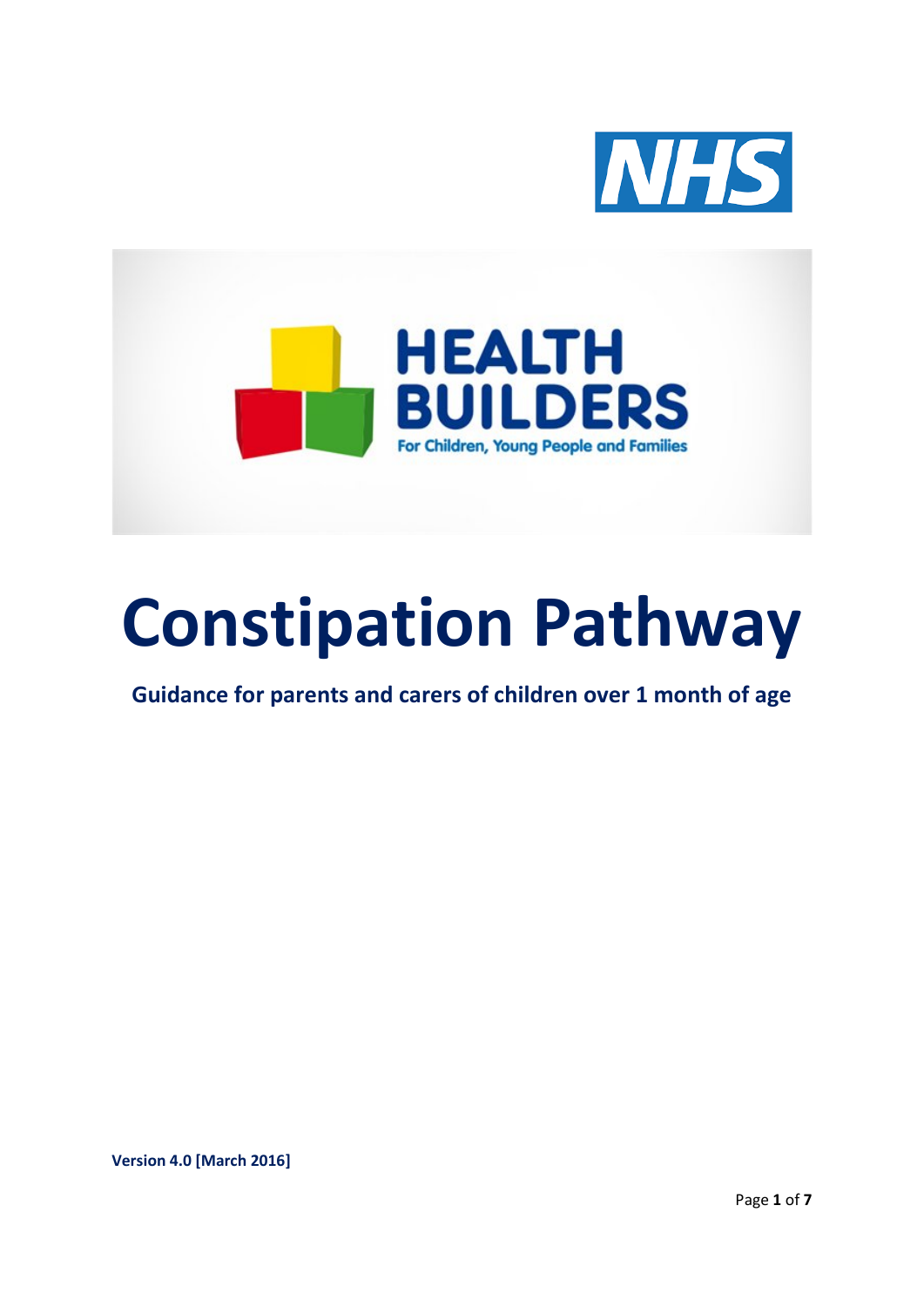## **A.**

#### **What Is Normal**

We are all different, having a poo; anything from 3 times a day to 3 times a week is 'normal'.

It can be difficult or embarrassing for many children (and adults) to talk about going to the toilet, this chart is often used to help understand what the normal poo looks like! Types 3 and 4 are considered the 'normal'; types 1 and 2 are typically associated with constipation and types 5 to 7 with diarrhoea.

You may find it useful to use this chart when you talk to your child about going to the toilet, as they may be able to point out what it looks like now, and over a period of time, see how it improves.

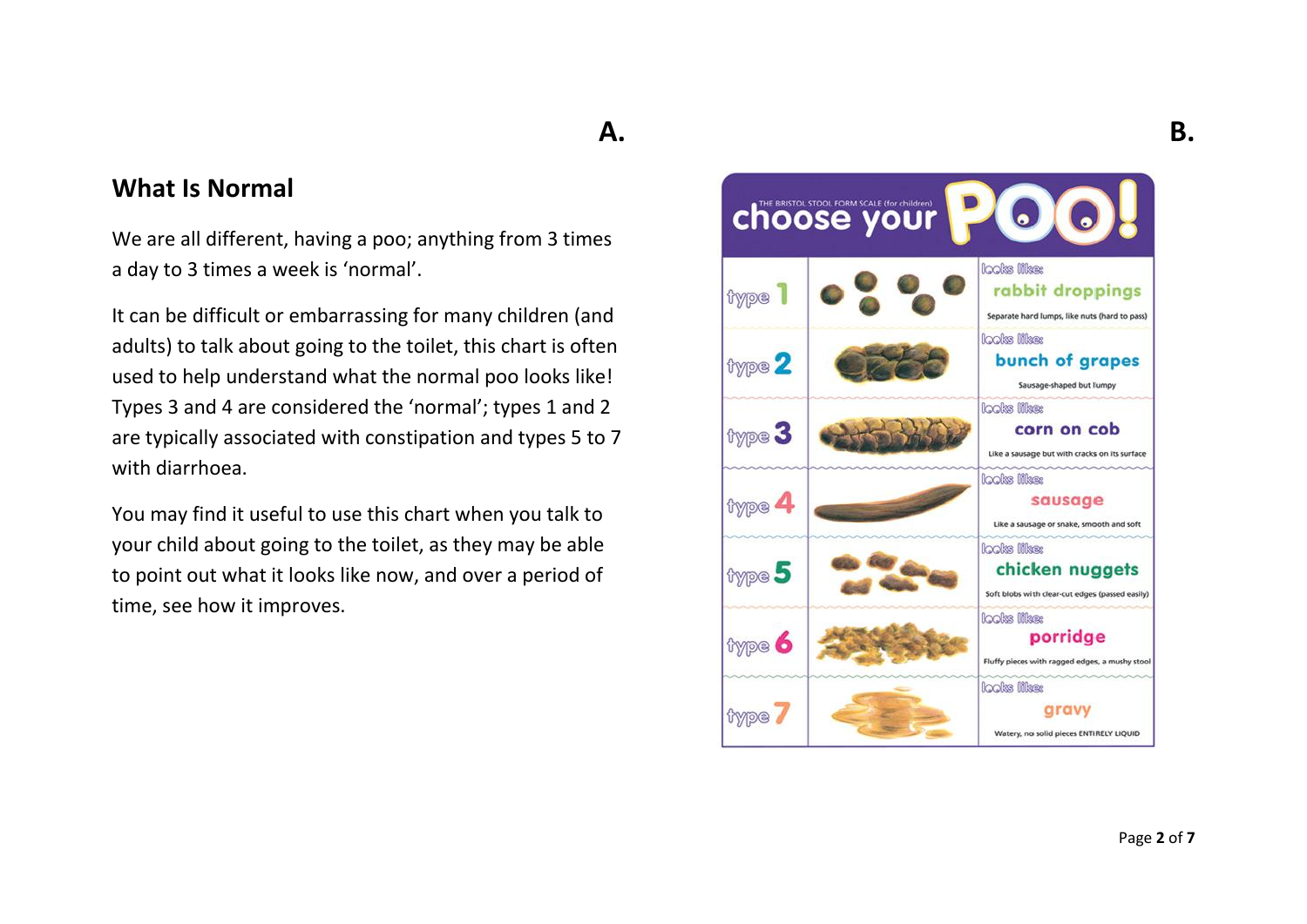## **C.**

#### **Fibre & Fluid**

- 6-8 glasses of water every day.
- Regular meals.
- You could gradually include more fibre at each meal and snack, for example:
	- o Fruit and vegetables try to have a variety and aim to eat 5 "me sized" servings every day
	- o High fibre breakfast cereals at breakfast time or as a snack e.g. porridge, high fibre cereals
	- o Wholemeal, granary or high fibre white bread
	- o Don't forget the old favourite baked beans

For further ideas and further information

visit [www.nhs.uk](http://www.nhs.uk/) and search "5 a day" and "change 4 life".

## **Lifestyle & Routine**

Don't be afraid to talk to your child about going to the toilet - after all we all do it!

**Routine –** Make time for a toilet routine, the urge to poo occurs naturally after eating - get into the habit of going to the toilet 20-30 minutes after meals, exercise regular.

Don't rush children who need to sit for a little longer.



**Position -** Be comfortable and relaxed - use a child seat if necessary. Feet on floor, stool or a step and hands free. If your child needs some encouragement use a windmill or bubbles and keep these just for the

toilet – they occupy the hands, act as a distraction and relax the muscles.

**Exercise -** Children should aim for a minimum of 60 active minutes every day, for ideas see [www.nhs.uk/change4life](http://www.nhs.uk/change4life)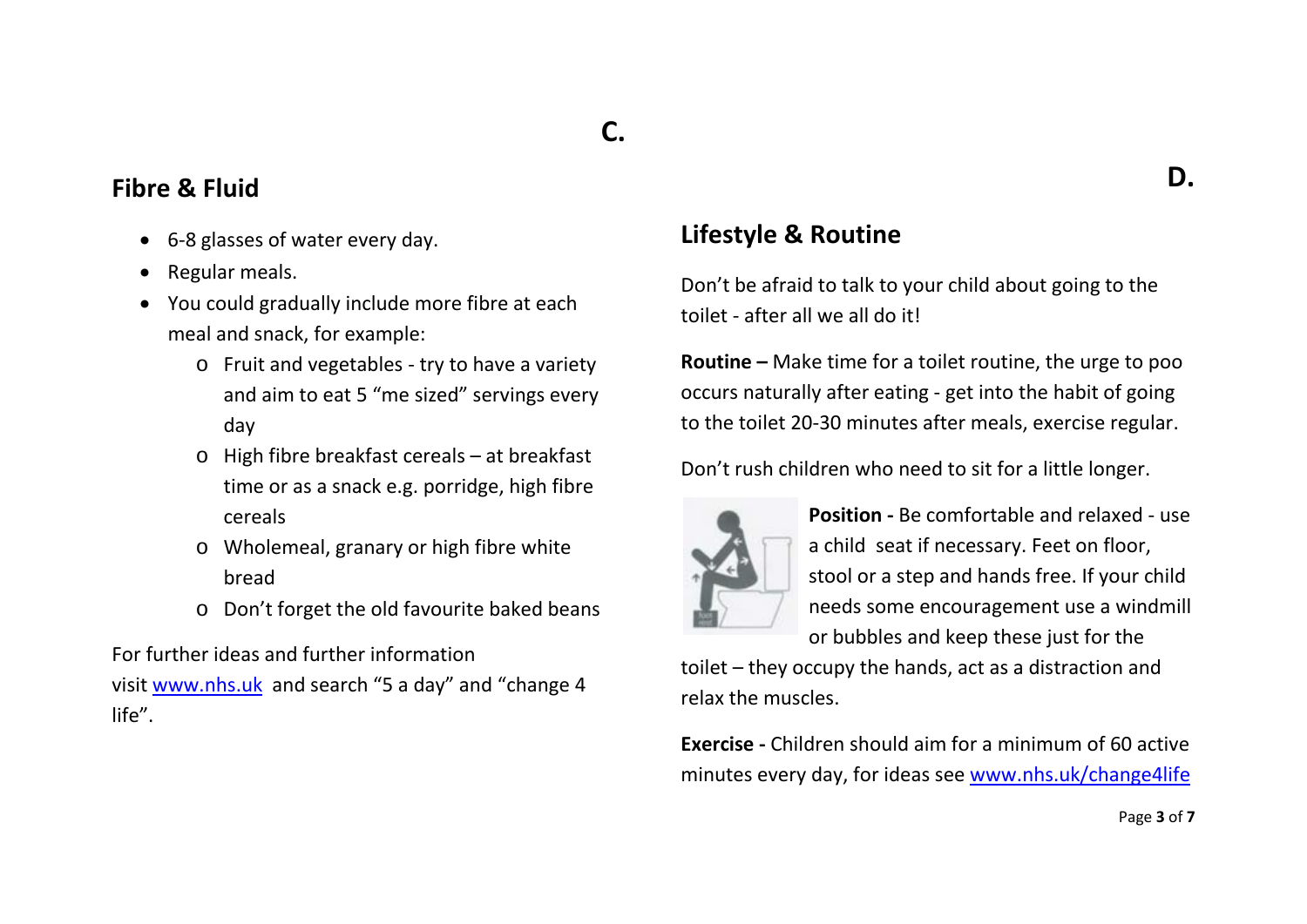## **Is my child constipated?**

It can be difficult for children of any age to tell someone they are constipated. The signs to look for are:

- Less than 3 poos a week;
- Tummy ache/cramps;
- Pain or straining when passing poo;
- Passing dry hard poo;
- Avoiding the toilet;
- Not feeling the need to poo;
- Feeling that the poo is not finished;
- Sore bottom;
- Unpleasant smelling wind;
- Soiling or watery poo.

## **People I can turn to for help**

**1.**

Friends and Family may be able to give advice.

The key professionals trained to help children with constipation are pharmacists, health visitors, school nurses and GP.

They all work together as the core team to look after children with constipation and are experts at helping families.

If a child is seen by an out of hours doctor, a hospital consultant or by the Accident and Emergency department they will always link you and your child back into the core team.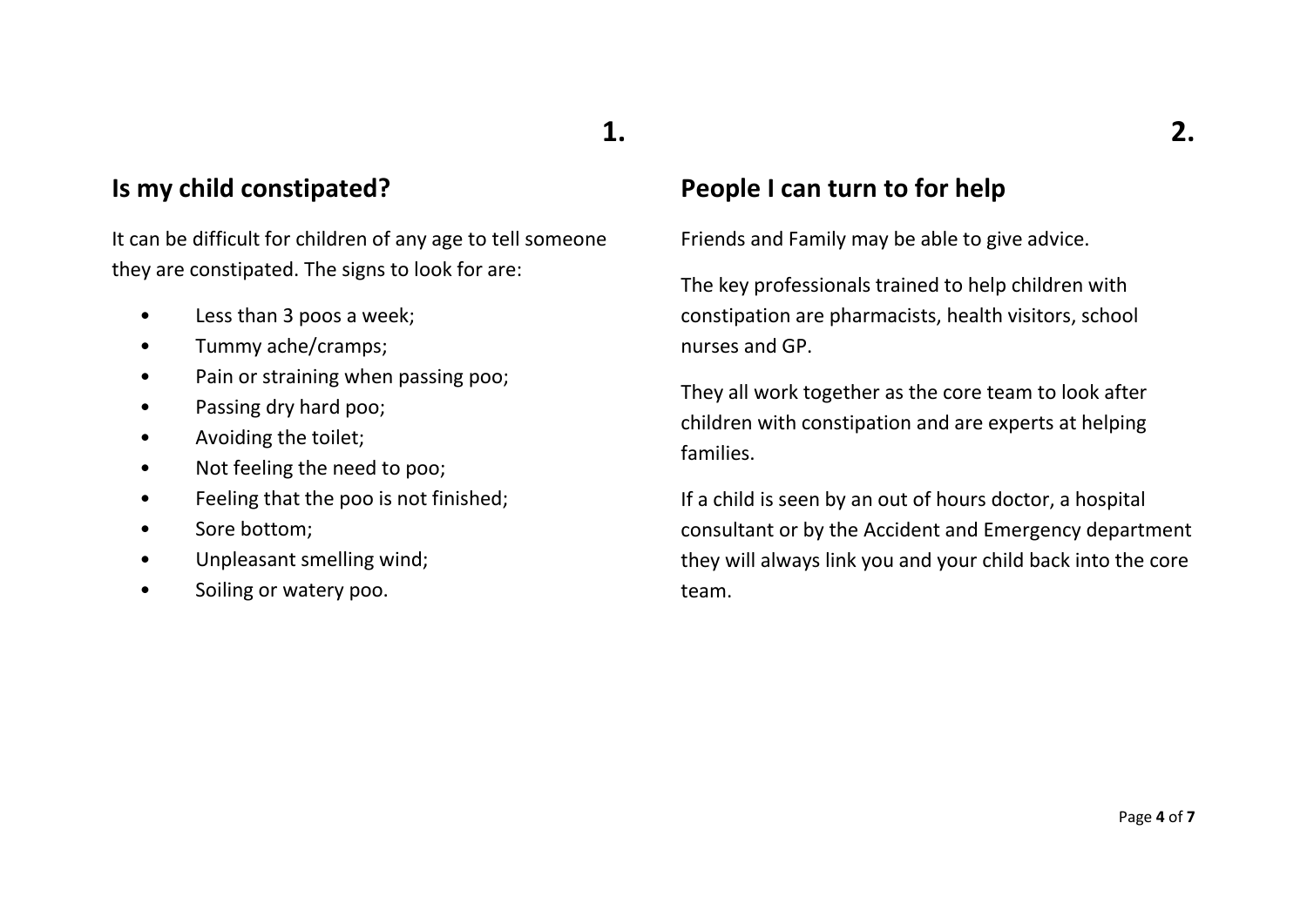## <span id="page-4-1"></span><span id="page-4-0"></span>**3.**

## **What the team will do**

With you they will reach a clear understanding of your child's needs by:

- Listening to your concerns.
- Taking a history.
- Carrying out a physical examination.

Following this they will agree a plan with you based on National Guidance (NICE)<sup>[1](#page-4-0)</sup>.

The plan will depend on:

 $\overline{\phantom{a}}$ 

- $\bullet$  If there are any underlying medical conditions<sup>[2](#page-4-1)</sup>.
- If the poo is impacted (large, dry, hard poo which is stuck).
- Other related issues.

## **The plan**

For constipation- Life style advice and medication such as lactulose/senna is available from your pharmacy.

Some children may require treatment for impaction\*. The plan must include:

- Medicines.
- Diet, drink, and exercise.
- Toilet routine and behaviour.

In cases where impaction is diagnosed paediatric macrogol\*\* will be used but you may also be given other medication such as lactulose/senna.

You will always receive:

- A copy of the Health Builders Advice leaflet incorporating your child's plan; and
- A copy of this constipation pathway

\* Impaction is a large, dry, hard poo which is stuck \*\*Only available on prescription

<sup>&</sup>lt;sup>1</sup> NICE – National Institute of health and Clinical Excellence *www.nice.org.uk*<br><sup>2</sup> The most common type of constipation is called idiopathic, which means it has

no underlying cause.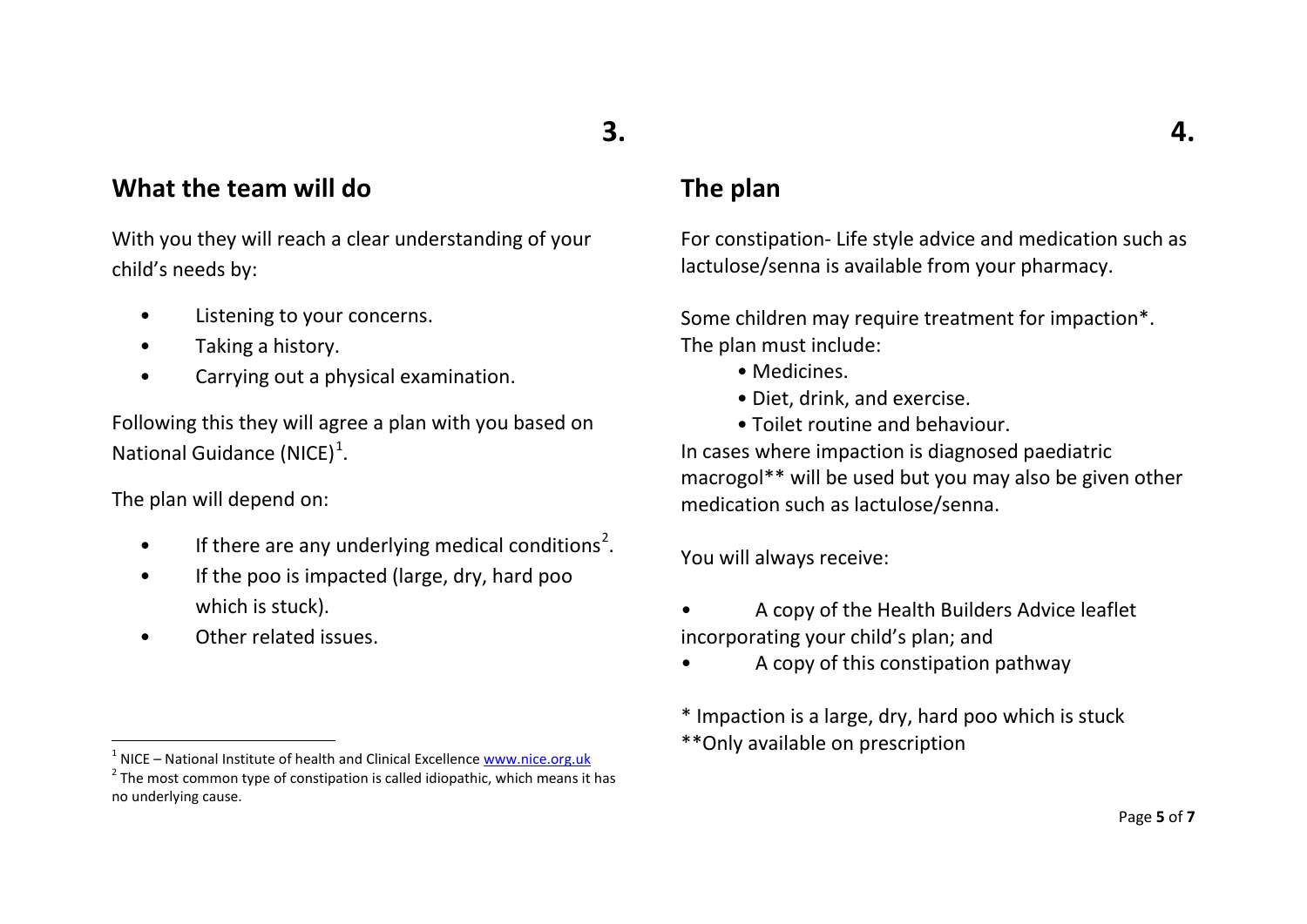## **5.**

#### **Support**

A member of the core team will be in regular contact. Contact will initially be every 2-3 weeks.

If your child is impacted a member of the team will see them within a week of treatment starting.

After 8 weeks if no progress has been made, advice may be sought from a clinician.

The clinician will provide advice through the core team. Typically a child only needs to see a specialist once.

The core team will keep you up to date and regularly review progress with you.

## **How will I know my child is better?**

They will have a soft comfortable poo.

They will be less likely to become constipated again.

Remember if your child becomes constipated then do not hesitate to contact your core team.